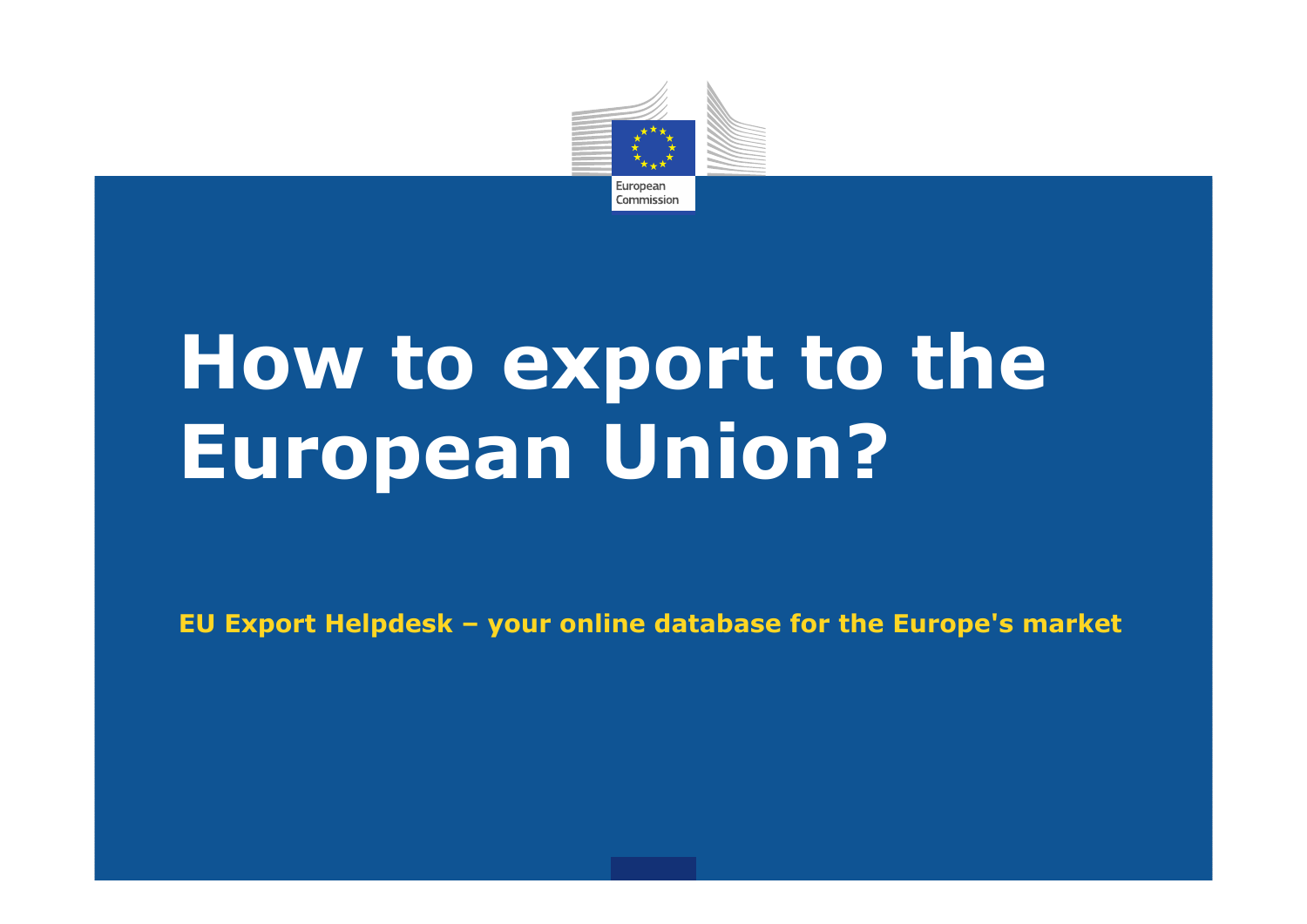

Compile official data (EU legislation, import tariffs, rules of origin) for trade in goods

Free of charge

Available in English, French, Spanish, Portuguese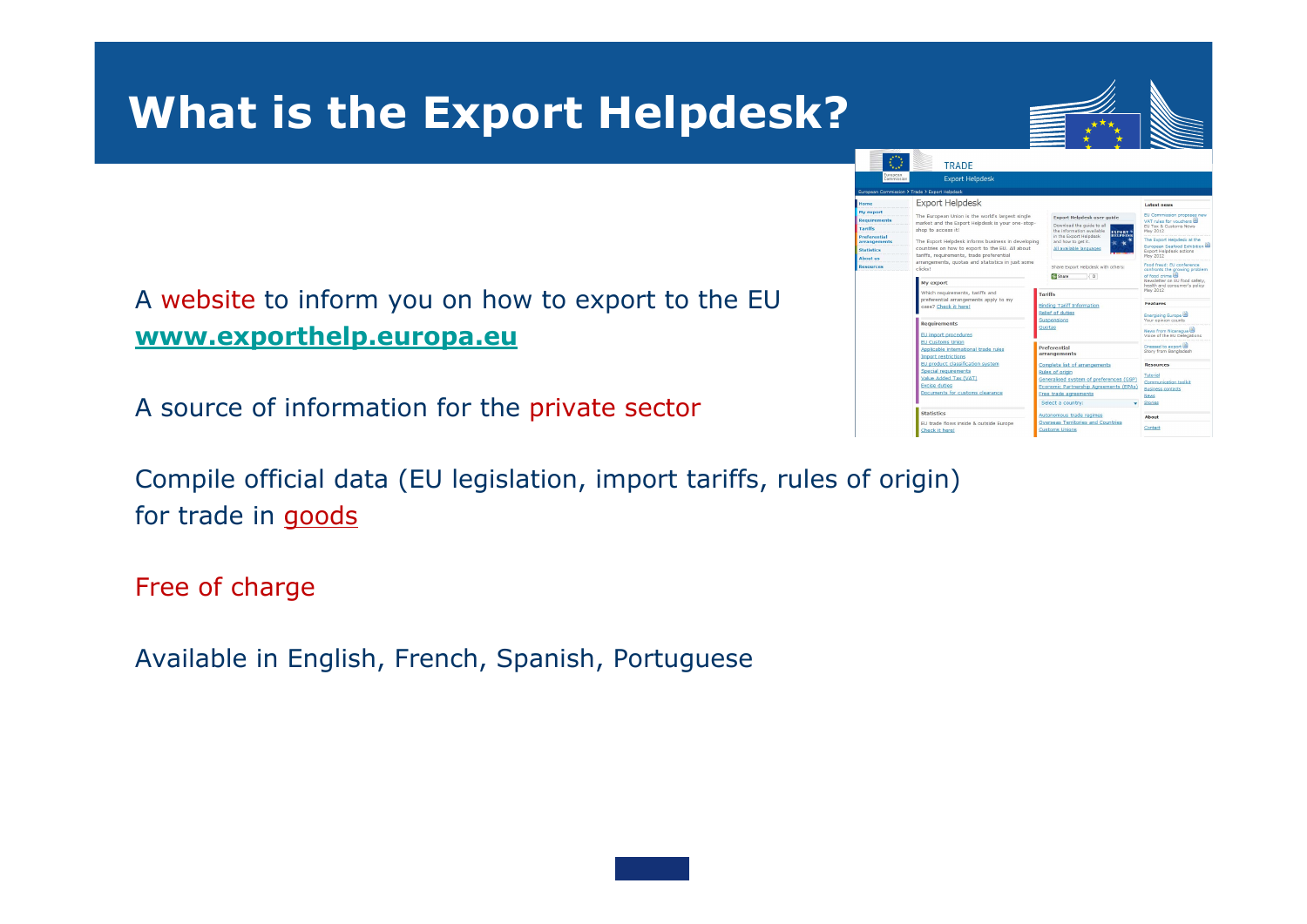# **Export Helpdesk – homepage**



|                                                                                                                                                               | <b>TRADE</b>                                                                                                                                                                                                                                                                                                                                                                                                                                                                                                                                                                                                                                        |                                                                                                                                                                                                          |                                                                                                                                                                                                                                                                                                             |  |
|---------------------------------------------------------------------------------------------------------------------------------------------------------------|-----------------------------------------------------------------------------------------------------------------------------------------------------------------------------------------------------------------------------------------------------------------------------------------------------------------------------------------------------------------------------------------------------------------------------------------------------------------------------------------------------------------------------------------------------------------------------------------------------------------------------------------------------|----------------------------------------------------------------------------------------------------------------------------------------------------------------------------------------------------------|-------------------------------------------------------------------------------------------------------------------------------------------------------------------------------------------------------------------------------------------------------------------------------------------------------------|--|
| European<br>Commission                                                                                                                                        | <b>Export Helpdesk</b>                                                                                                                                                                                                                                                                                                                                                                                                                                                                                                                                                                                                                              |                                                                                                                                                                                                          |                                                                                                                                                                                                                                                                                                             |  |
| European Commission > Trade > Export Helpdesk                                                                                                                 |                                                                                                                                                                                                                                                                                                                                                                                                                                                                                                                                                                                                                                                     |                                                                                                                                                                                                          |                                                                                                                                                                                                                                                                                                             |  |
| Home<br>My export<br><b>Requirements</b><br><b>Tariffs</b><br><b>Preferential</b><br>arrangements<br><b>Statistics</b><br><b>About us</b><br><b>Resources</b> | <b>Export Helpdesk</b><br>The European Union is the world's largest single<br>Export Helpdesk user guide<br>market and the Export Helpdesk is your one-stop-<br>Download the guide to all<br>shop to access it!<br>the information available<br><b>EXPORT</b><br><b>HELPDESK</b><br>in the Export Helpdesk<br>The Export Helpdesk informs business in developing<br>and how to get it.<br>countries on how to export to the EU. All about<br>All available languages<br>tariffs, requirements, trade preferential<br>arrangements, quotas and statistics in just some<br>Share Export Helpdesk with others:<br>clicks!<br><b>C</b> Share<br>$\circ$ |                                                                                                                                                                                                          | <b>Latest news</b><br>EU Commission proposes new<br>VAT rules for vouchers 国<br>EU Tax & Customs News<br>May 2012<br>The Export Helpdesk at the<br>European Seafood Exhibition<br><b>Export Helpdesk actions</b><br>May 2012<br>Food fraud: EU conference<br>confronts the growing problem<br>of food crime |  |
|                                                                                                                                                               | My export<br>Which requirements, tariffs and<br>preferential arrangements apply to my<br>case? Check it here!<br><b>Requirements</b><br>EU import procedures<br><b>EU Customs Union</b><br>Applicable international trade rules                                                                                                                                                                                                                                                                                                                                                                                                                     | <b>Tariffs</b><br><b>Binding Tariff Information</b><br>Relief of duties<br>Suspensions<br>Quotas<br>Preferential                                                                                         | Newsletter on EU food safety,<br>health and consumer's policy<br>May 2012<br><b>Features</b><br>Energising Europe<br>Your opinion counts<br>News from Nicaragua<br>Voice of the EU Delegations<br>Dressed to export 圖                                                                                       |  |
|                                                                                                                                                               | <b>Import restrictions</b><br>EU product classification system<br><b>Special requirements</b><br>Value Added Tax (VAT)<br><b>Excise duties</b><br>Documents for customs clearance                                                                                                                                                                                                                                                                                                                                                                                                                                                                   | arrangements<br>Complete list of arrangements<br>Rules of origin<br>Generalised system of preferences (GSP)<br>Economic Partnership Agreements (EPAs)<br>Free trade agreements<br>Select a country:<br>۰ | Story from Bangladesh<br><b>Resources</b><br>Tutorial<br><b>Communication toolkit</b><br><b>Business contacts</b><br><b>News</b><br><b>Stories</b>                                                                                                                                                          |  |
|                                                                                                                                                               | <b>Statistics</b><br>EU trade flows inside & outside Europe<br>Check it here!                                                                                                                                                                                                                                                                                                                                                                                                                                                                                                                                                                       | Autonomous trade regimes<br>Overseas Territories and Countries<br><b>Customs Unions</b>                                                                                                                  | About<br>Contact                                                                                                                                                                                                                                                                                            |  |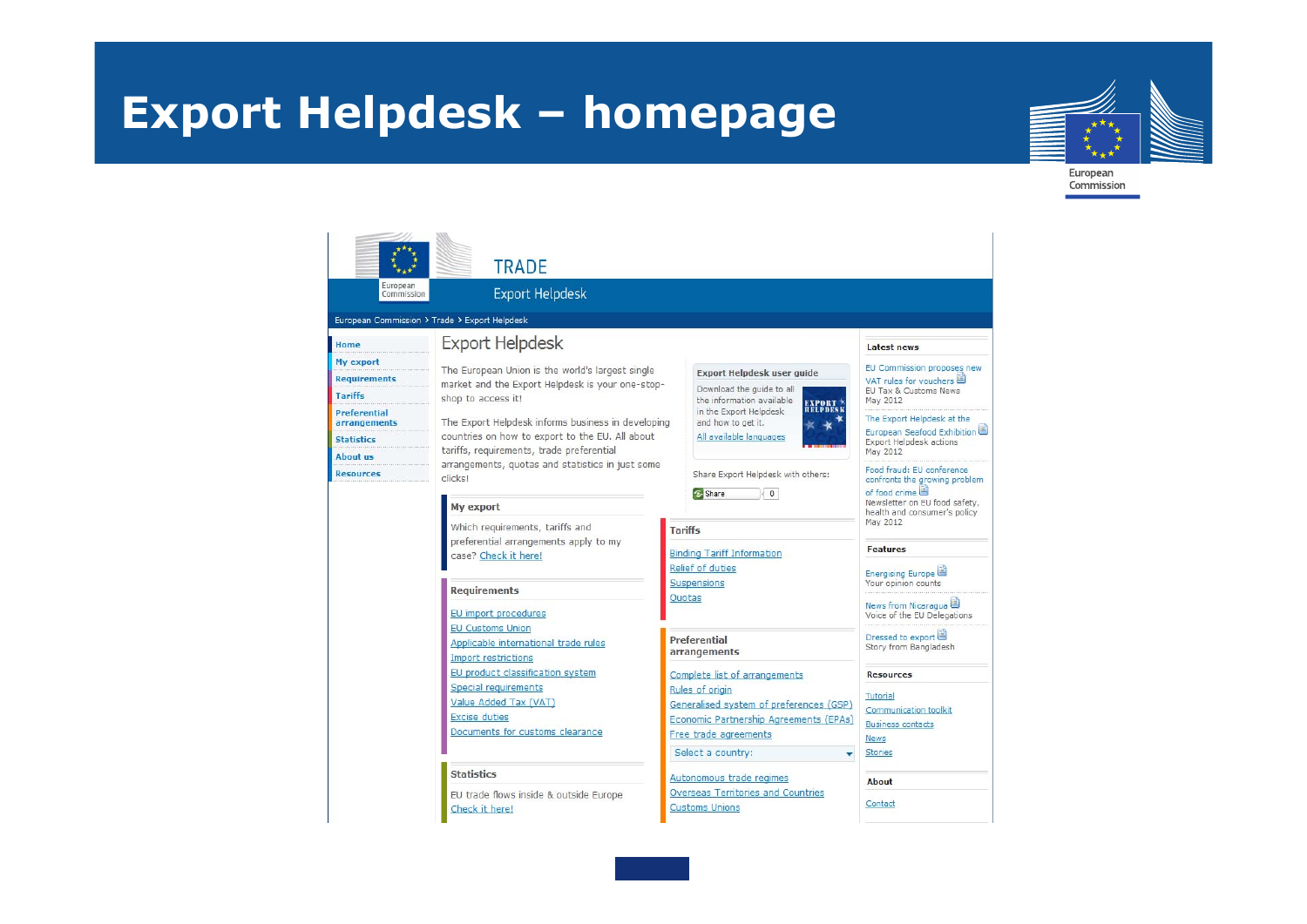# **How can it help your business?**





€

### **In 10 steps...**

**Which are the requirements in order to export to the EU?**

list of specific requirements your product needs to fulfil to enter the EU market

### **How much will it cost?**

import tariff applying to your product and whether your goods can benefit from a preferential tariff



### **How to obtain a preferential tariff? (how to prove the origin)** Check the rules of origin applying to your product and how to prove the origin of your product

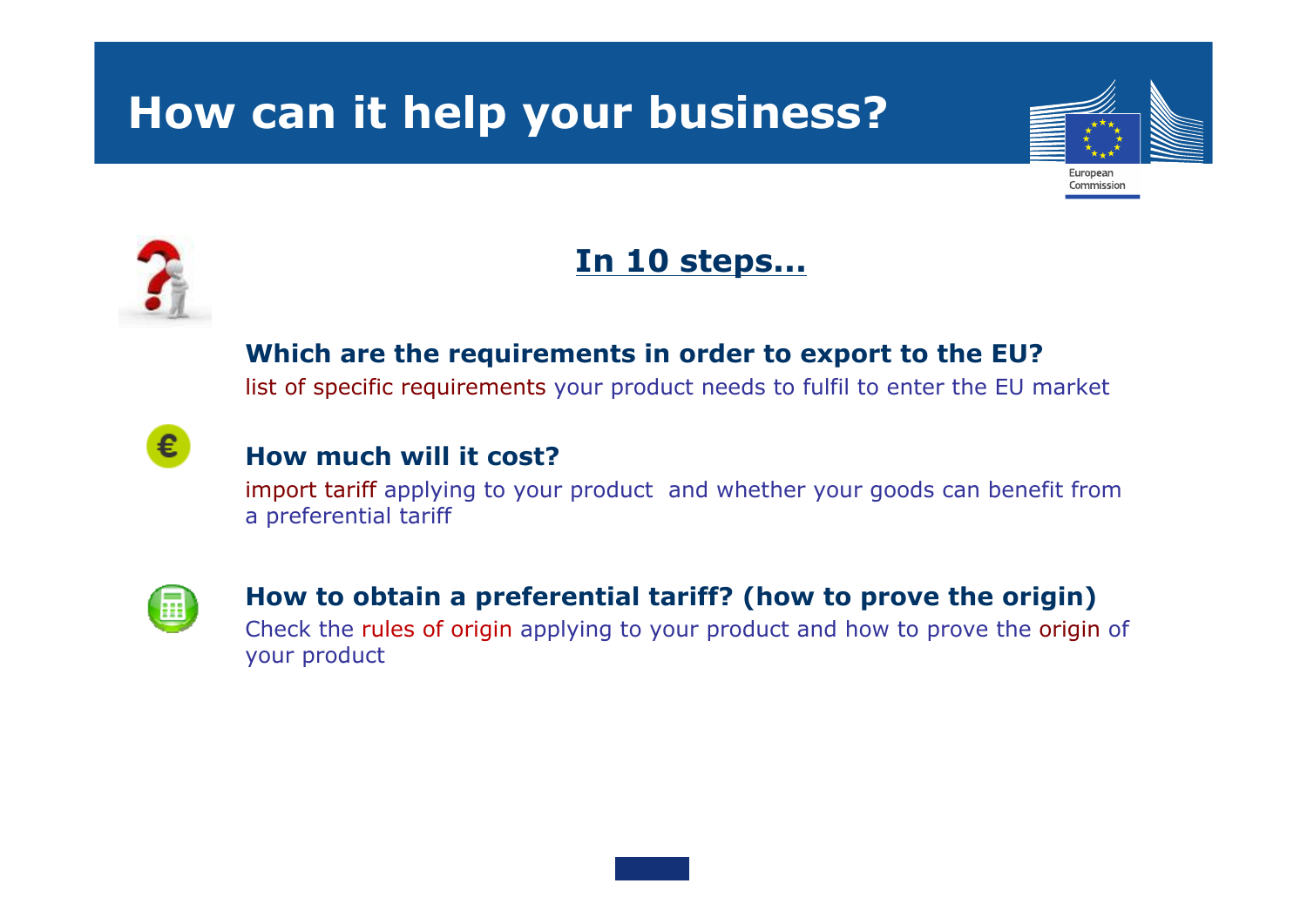| How can it help your business? step-by-ster                                                                                                         |                                       |               |                      |                                                                                                                                                                                                                                                                                                                                                                                                                                                                                                                       |                                                                                                                                          |                                                                                                                                               |  |  |
|-----------------------------------------------------------------------------------------------------------------------------------------------------|---------------------------------------|---------------|----------------------|-----------------------------------------------------------------------------------------------------------------------------------------------------------------------------------------------------------------------------------------------------------------------------------------------------------------------------------------------------------------------------------------------------------------------------------------------------------------------------------------------------------------------|------------------------------------------------------------------------------------------------------------------------------------------|-----------------------------------------------------------------------------------------------------------------------------------------------|--|--|
| Go to the Export Helpdesk at www.exporthelp.europa.eu<br>Click on "My export"<br>Tell us what you want to export by filling in the input form<br>3. |                                       |               |                      | TRADE<br><b>Export Helpdesk</b><br><b>Export Helpdesk</b><br>The European Union is the vorid's largest single<br>narket and the Export Helpdesk is your ene-stop<br>thi assos of gold<br>The Export Helpdesk informs on the EU tariffs.<br>sirements, preferential arrangements, quota:<br>and statistics affecting business in developing<br>ntries in just some clicks<br><b>Inderstanding the EU market</b><br>anitary and phytoxanitary require<br>larketing standards<br>port restrictions<br>os & tricks an EU. | britain control of<br>and Liade piefer<br>Shaw Provid He<br><b>B</b> Staw<br><b>Drafarantis</b><br>ules of origin<br>meralised Scheme of | <b>Barrio Hall</b><br>walette- on EU food as fet<br>Treding with Bayer <b>6</b> )<br>Your division at Let <b>a</b>                            |  |  |
|                                                                                                                                                     | My export                             |               |                      | <b>Binding Tariff Informatio</b><br>Duty relief and auspensis<br><b>Astidumoin</b><br>Tips & tricks on EU tarif                                                                                                                                                                                                                                                                                                                                                                                                       | nomaux trade regime<br>erseas countries and ter                                                                                          | l <mark>a</mark> ting for <b>solutions <sup>2</sup><br/>larr from Philippines</b><br>ary from Benn<br>First your product)<br>annuviation tech |  |  |
|                                                                                                                                                     | Enter a product code (10 digits)      |               | Find my product code | Statistic<br>EU trade flows inside & outside Europe                                                                                                                                                                                                                                                                                                                                                                                                                                                                   |                                                                                                                                          | About up                                                                                                                                      |  |  |
|                                                                                                                                                     | Select a country of origin            |               | $\checkmark$         |                                                                                                                                                                                                                                                                                                                                                                                                                                                                                                                       |                                                                                                                                          |                                                                                                                                               |  |  |
|                                                                                                                                                     | Select a destination country          |               | $\checkmark$         |                                                                                                                                                                                                                                                                                                                                                                                                                                                                                                                       |                                                                                                                                          |                                                                                                                                               |  |  |
|                                                                                                                                                     | Select a simulation date (DD/MM/YYYY) | 18/10/2016    |                      |                                                                                                                                                                                                                                                                                                                                                                                                                                                                                                                       |                                                                                                                                          |                                                                                                                                               |  |  |
|                                                                                                                                                     |                                       | <b>Search</b> |                      |                                                                                                                                                                                                                                                                                                                                                                                                                                                                                                                       |                                                                                                                                          |                                                                                                                                               |  |  |
|                                                                                                                                                     | Introduce the following parameters:   |               |                      |                                                                                                                                                                                                                                                                                                                                                                                                                                                                                                                       |                                                                                                                                          |                                                                                                                                               |  |  |

| Enter your product code      | 10-digits code that describe your product. If you do not know it, click on "Search by keyword" |
|------------------------------|------------------------------------------------------------------------------------------------|
| Select a country of origin   | Your country                                                                                   |
| Select a destination country | The EU country where you want to sell your product                                             |
| Select a simulation date     | The date when you expect your product to arrive in the EU                                      |
|                              |                                                                                                |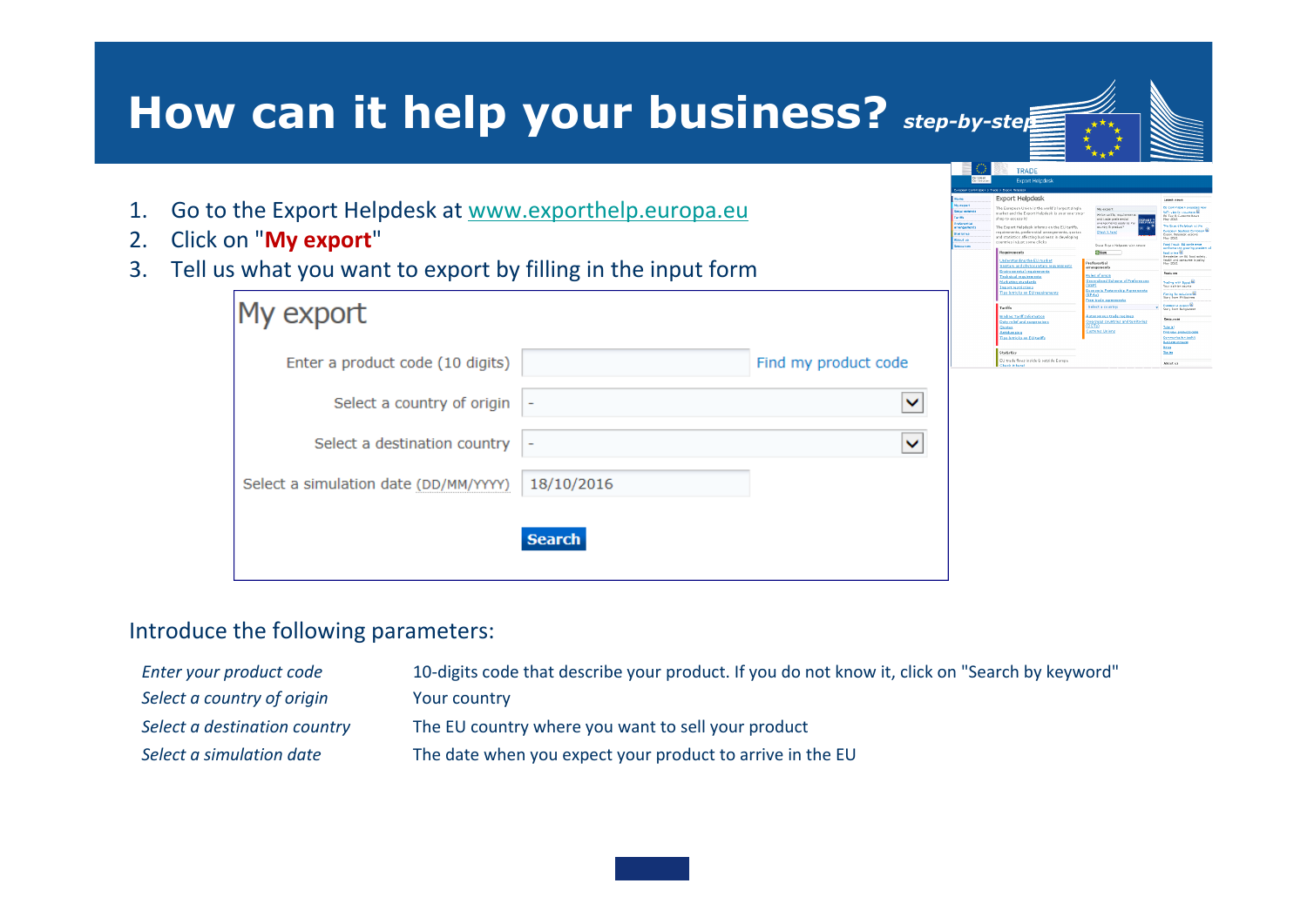### **How can it help your business?** *step-by-step*

4. Click on "Search". A screen similar to the one below will appear

|                                                                                                                      | irements Tariffs   Generalised System of Preferences Plus |  |  |
|----------------------------------------------------------------------------------------------------------------------|-----------------------------------------------------------|--|--|
|                                                                                                                      | <b>Product Description</b>                                |  |  |
|                                                                                                                      | COFFEE, TEA, MATÉ AND SPICES                              |  |  |
| Coffee, whether or not roasted or decaffeinated; coffee husks and skins; coffee substitutes containing coffee in any |                                                           |  |  |
|                                                                                                                      | -Coffee, roasted                                          |  |  |

#### Specific requirements for 09012100

- Control of contaminants in foodstuffs
- Control of pesticide residues in plant and animal products intended for human consumption
- · Health control of foodstuffs of non-animal origin
- Labelling for foodstuffs
- Voluntary Products from organic production

#### **Internal Taxes**

- 7% VAT more information
- EUR 2.19 / kg Excise more information

#### **Disclaimer**

#### Try a different search

5. **Requirements tab:** shows all the compulsory EU import requirements for your product

European Commission

6. Click on each specific requirement to see the EU legislation explained, the documents needed, the contacts of the competent authority in the EU, examples, guidelines,…

7. 'Internal taxes' shows the VAT rate and excise duties applied to your product in the EU country you selected.

**COPYRIGHT**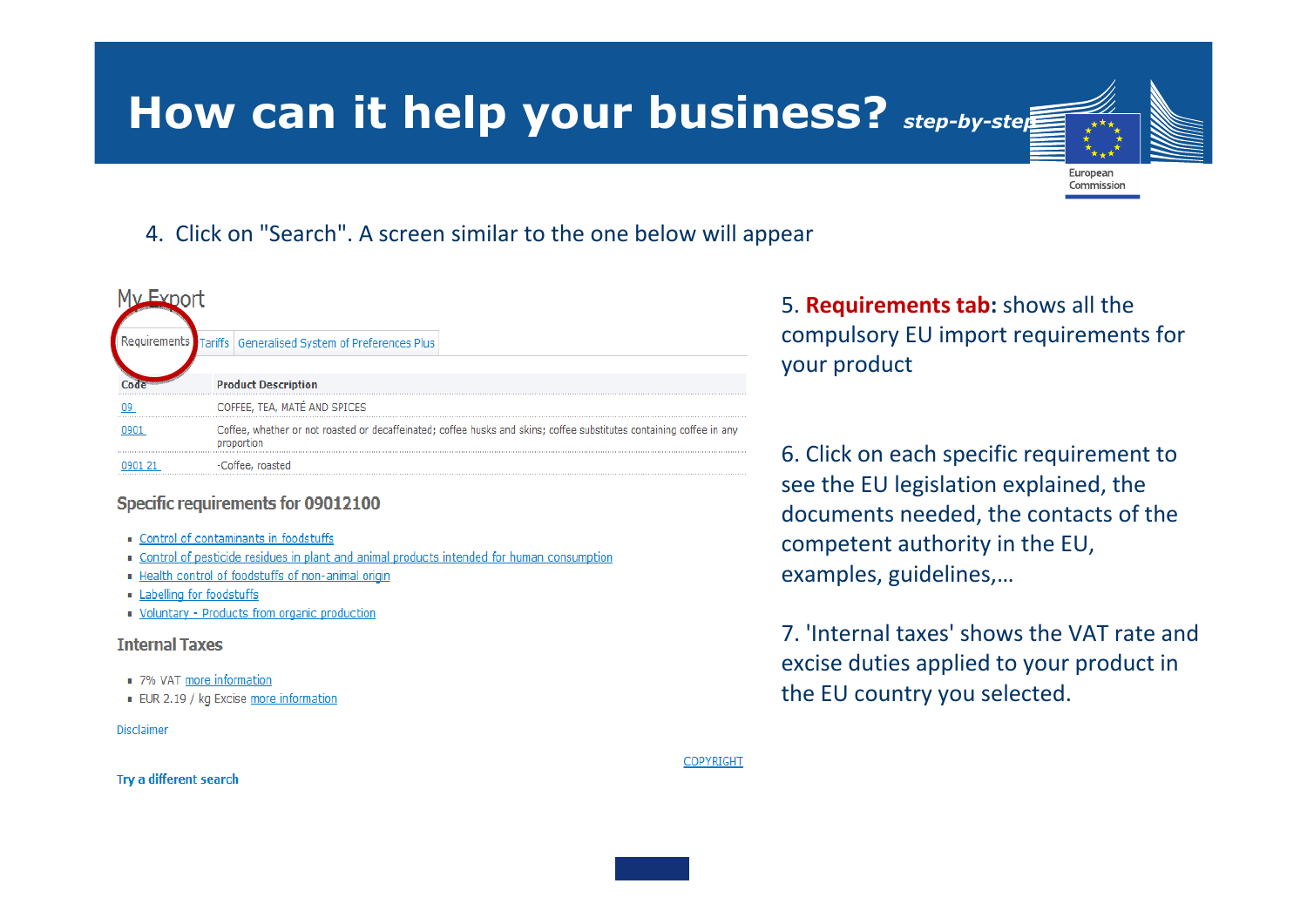## **How can it help your business?** *step-by-step*



Try a different search

8. **Tariffs tab:** displays the import tariff for your product/country.

European Commission

First row (Erga Omnes): general tariff payable by exporters outside the EU.

Second row: discounted tariff payable by exporters covered by a preferential trade arrangement

9. **Quotas or antidumping** measures applied will appear, in case they apply. Click on the links provided to see the balance of the quota.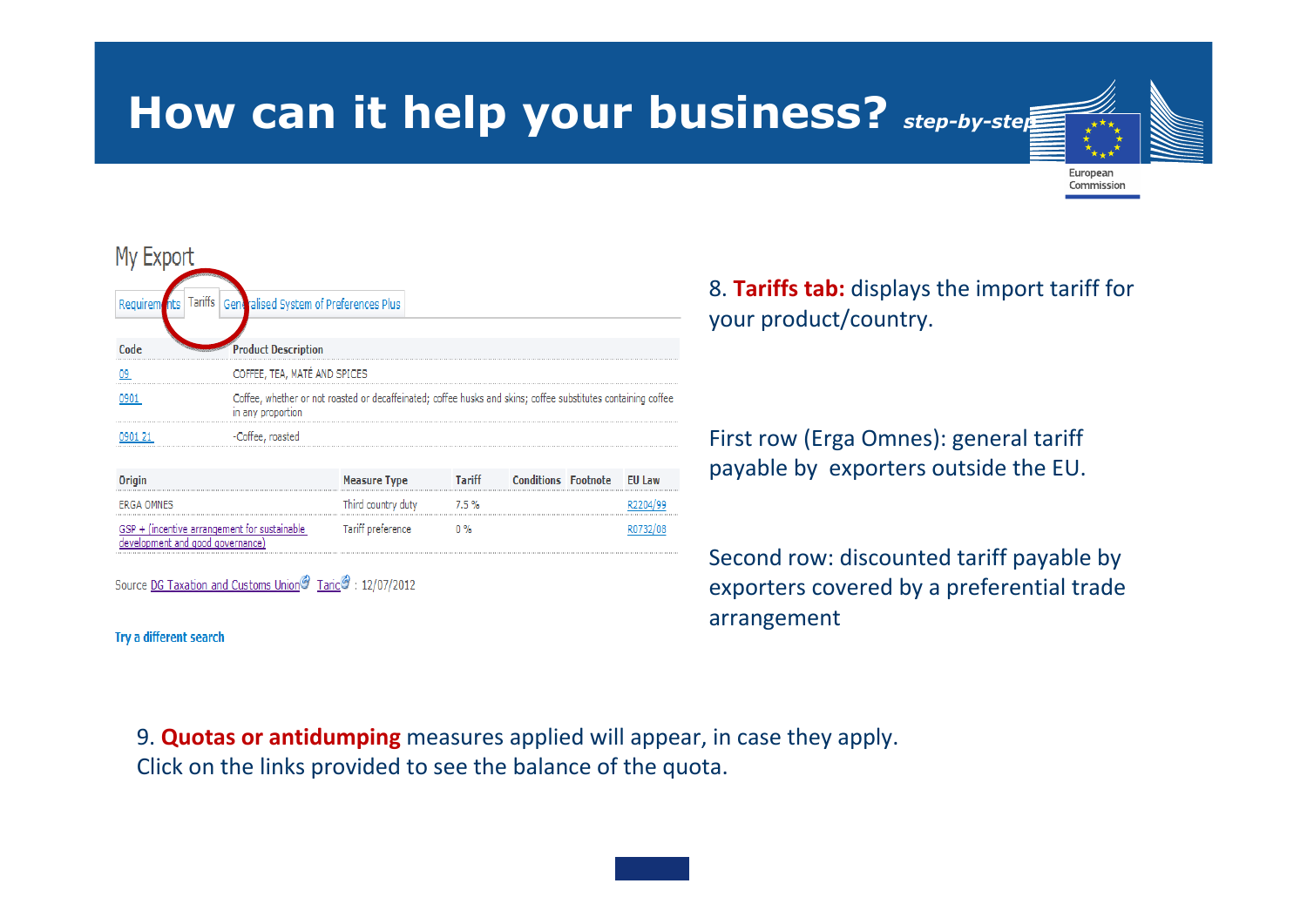### **How can it help your business?** *step-by-step*



| HS heading                   | Description of product        | Working or processing, carried out on non-originating materials,<br>which confers originating status |
|------------------------------|-------------------------------|------------------------------------------------------------------------------------------------------|
|                              | Coffee, tea, maté and spices; | Manufacture from materials of any<br>headinc                                                         |
|                              |                               |                                                                                                      |
| to read the rules of origin? |                               |                                                                                                      |

Source EUR-Lex

This is the list of working or processing operations which non-originating goods must undergo to acquire originating status. However, they do not apply in all cases. See information on tolerance, cumulation, direct transport, duty drawback, special products, vessels or derogation at Rules of origin GSP. See also:

- introduction to the Generalised Scheme of Preferences (GSP)
- Rules of origin main concepts
- Proofs of origin GSP

10. A tab showing the trade arrangements for your country lists the Rule of Origin applying to your product

European Commission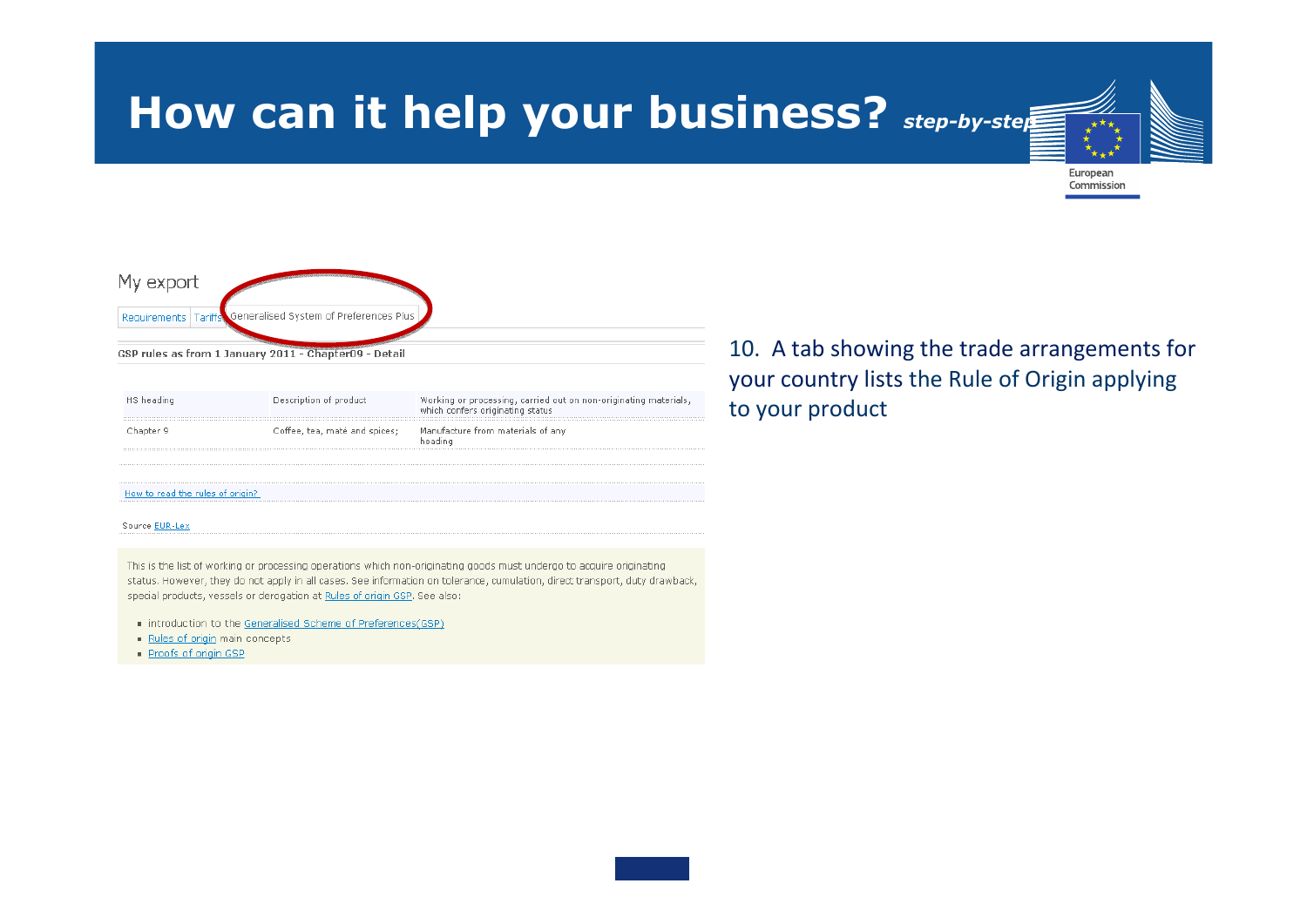### **EU trade statistics**



Check how much of your product is already imported into the EU and how trade flows developed over time

| Filling in the input form below you will find the trade flows between any country and the EU since 2002. You can transfer<br>this data to an Excel file. More detailed statistics available at Comext <sup>3</sup> |                            |                           |                            |              |                            |   |
|--------------------------------------------------------------------------------------------------------------------------------------------------------------------------------------------------------------------|----------------------------|---------------------------|----------------------------|--------------|----------------------------|---|
| <b>EUR28</b>                                                                                                                                                                                                       | $\checkmark$               | Select a partner country: |                            | All partners |                            | ◡ |
| All                                                                                                                                                                                                                |                            | Find my product code      |                            |              |                            |   |
|                                                                                                                                                                                                                    |                            |                           |                            |              |                            |   |
| $\Box$ 2013<br>$\Box$ 2006                                                                                                                                                                                         |                            | 2011<br>2004              |                            |              | 2009<br>2002               |   |
|                                                                                                                                                                                                                    | $\Box$ 2014<br>$\Box$ 2007 |                           | $\Box$ 2012<br>$\Box$ 2005 |              | $\Box$ 2010<br>$\Box$ 2003 |   |